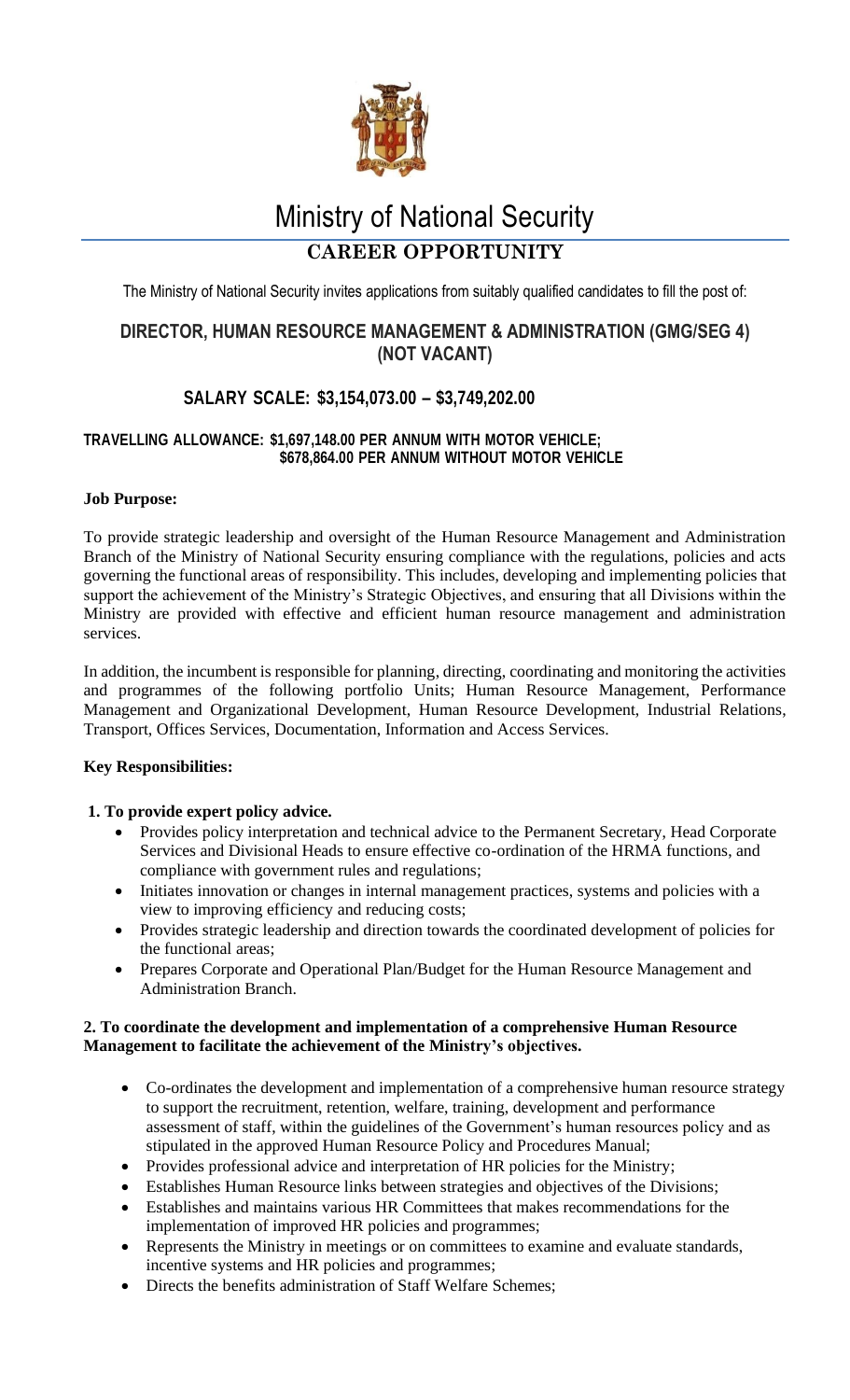• Provides guidance to subordinates through coaching, mentoring, training and providing assistance and support as needed.

#### 3. **To lead and manage the Human Resource Development functions in the Ministry of National Security to improve employee and organizational performance to achieve the objectives of the Ministry:**

- Oversees the implementation of training and development programmes for staff thereby ensuring that a skilled workforce is provided and the strategic objectives of the HRMA Branch are satisfied;
- Oversees the development of the Human Resource Development Policies and Procedures Manual;
- Oversees the implementation of the Ministry's Strategic Training and Development Plan
- Ensures that training and other needs of employees are adequately identified and addressed

## **4. To oversee the provision of Transport and Office Services to support the efficient and effective operations of the Ministry:**

- Directs the management of the Ministry of National Security's fleet and assigned vehicles in keeping with the Transport policy;
- Oversees the general office administration and inventory management system to ensure efficiency and cost-effectiveness
- Manages of the inventory system to ensure effective usage, control and monitoring of inventory items, which include office supplies, furniture and equipment.
- Oversees the movement of furniture in the preparation of office accommodation and ensuring the provision of adequate office equipment and furniture for staff /visitors;

#### **5. To coordinate the Records Management function of the Ministry in order to ensure that reliable and accurate information is provided to support the decision-making process and for the general public in keeping with best practices in records management.**

- Oversees the provision of public access to records/information in keeping with the legislative requirements such as the Access to Information Act;
- Participates in the development/establishment of appropriate policies, standards and general procedures relating to the review, appraisal, retention, tracking and retrieval of records, disposal, storage, maintenance and other aspects of records management;
- Manages the establishment of a performance measurement mechanism for the Records Management System to identify whether or not the information is being managed efficiently and demonstrate value for money.

## **6. To lead and manage the Performance Management and Organizational Development functions in the achievement of the strategic objectives of the Ministry:**

- Directs and manages the review and restructuring of the Divisions, Branches, Units structure to support organizational changes in the Ministry of National Security
- Manages the Ministry's Rewards and Recognition programme and ensures decisions of the internal Reward and Recognition Committee are implemented
- Manages the Performance Management and Appraisal System to ensure equity and fairness
- Directs the operational reviews and studies designed to improve the workflow and processes of Divisions and Units;

## **7. To lead and manage the Industrial Relations functions in the achievement of the strategic objectives of the Ministry:**

- Directs the administration and management of the Industrial Relations programmes, policies and ensures the promotion of a harmonious industrial relations climate
- Oversees the administration of discipline and grievance procedures
- Manages negotiations and mediating activities to maintain good working relations
- Implements the requisite policies and procedures to guide the management of disciplinary and grievance matters.